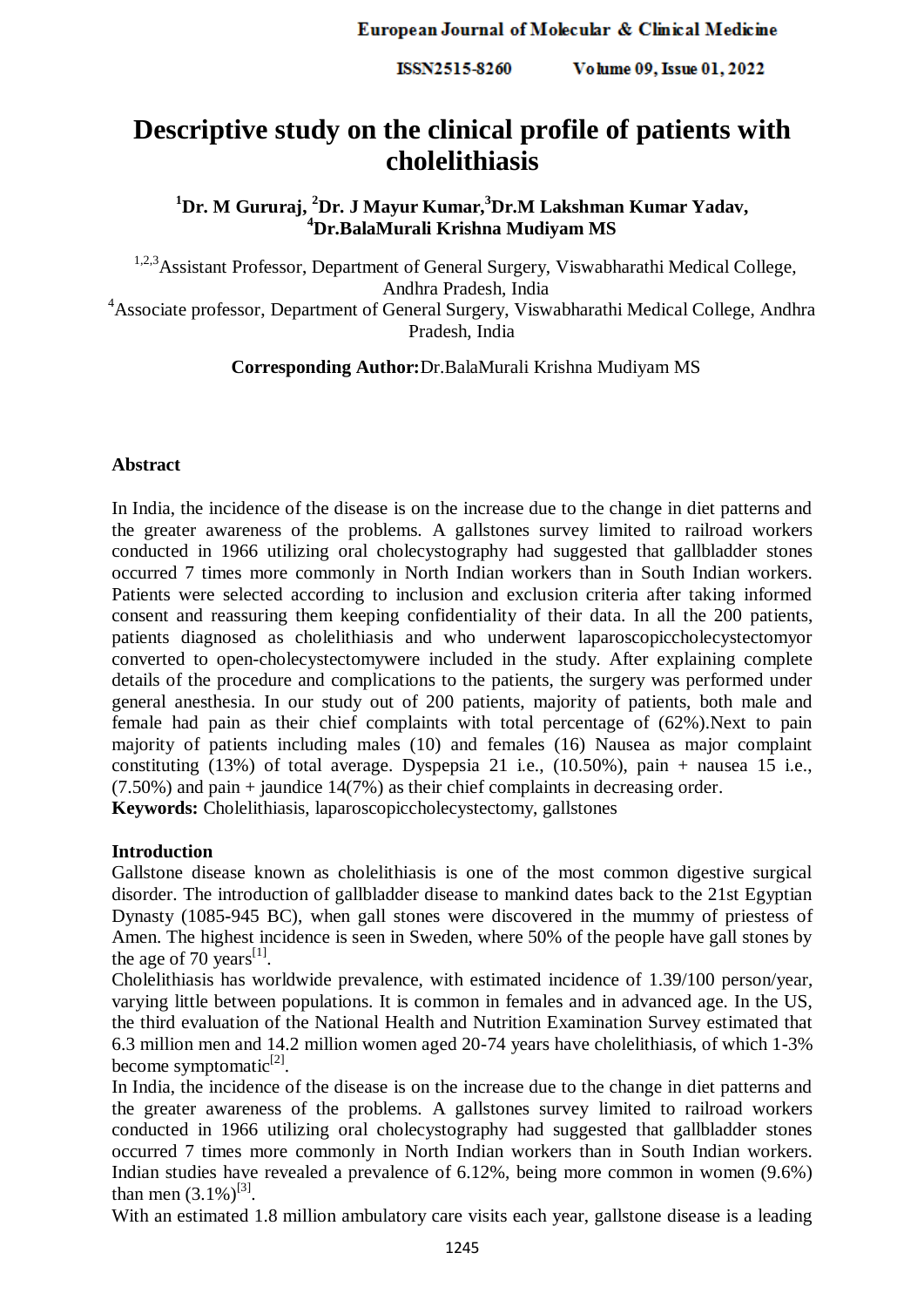# European Journal of Molecular & Clinical Medicine

#### ISSN2515-8260 Volume 09, Issue 01, 2022

cause for hospital admissions related to gastrointestinal problems in United States. Patients with gallstones typically complain of right Hypochondrium or epigastric pain, which may radiate to the back. Other symptoms include dyspepsia, flatulence, food intolerance particularly to fats<sup>[4]</sup>.

An abdominal ultrasound is the standard diagnostic test for gallstones.To confirm the preoperative diagnosis, abdominal ultrasonography is the most frequently used investigation, being diagnostic method with relative low cost, free of ionizing radiation, non-invasive and practical realization. Ultrasonography has estimated sensitivity and specificity of 84% and 99%, being gold-standard for the diagnosis of extra hepatic biliary diseases, detecting gallstones of 1.5-2 mm in diameter.

Intravenous cholangiography and oral cholecystography were the imaging tests of choice for diagnosing acute cholecystitis until they were supplanted by transabdominal ultrasonography in the early 1980s. More recently it has been recognized that ultrasonography is very accurate for diagnosing cholelithiasis but less so for diagnosing cholecystitis, with reported positive predictive values (PPV) of 37%-88% and negative predictive values (NPV) of 38%-86%<sup>[5]</sup>.

On the basis of ultrasound findings, surgeons can select the cases appropriate for their skills aiming at reducing operative complications and minimizing the waste of operating available time. Preoperative ultrasonography is valuable in determining surgical difficulties or even chance to conversion<sup>[6]</sup>. The wall thickness and the diameter of the common bile duct may indicate greater difficulties in some steps of the operation.

The advent of surgical predictability brings benefits such as the recommendation for experienced surgical team and conversion to laparotomy.

# **Methodology**

### **Study area**

This study was undertaken in Department of General Surgery.

# **Study design**

Prospective and descriptive study.

# **Study population**

This is prospective and descriptive study of patients who were admitted in General Surgery ward and diagnosed to have cholelithiasis by ultrasound findings.

# **Inclusion criteria**

- 1. Patients who were diagnosed as a case of Cholelithiasis.
- 2. Patients who were willing to be included in the study.
- 3. PatientswhowerefitforGeneralAnesthesia for Laparoscopic cholecystectomy.

# **Exclusion criteria**

- 1. Patients who were not willing to take part in study.
- 2. Known case of viral hepatitis, alcoholic liver disease, drug related Hepatitis, metabolic liver disease and pancreatitis.
- 3. Stone or other pathology of common bile duct<sup>[62]</sup>.
- 4. Patients who had undergone previous upper abdominal surgeries<sup>[52]</sup>.
- 5. Patients who did not come for regular follow up.

#### **Sample size**

Sample size for study was 200, which is justified after reviewing similar studies done in Indian population.

#### **Data collection**

Patients were selected according to inclusion and exclusion criteria after taking informed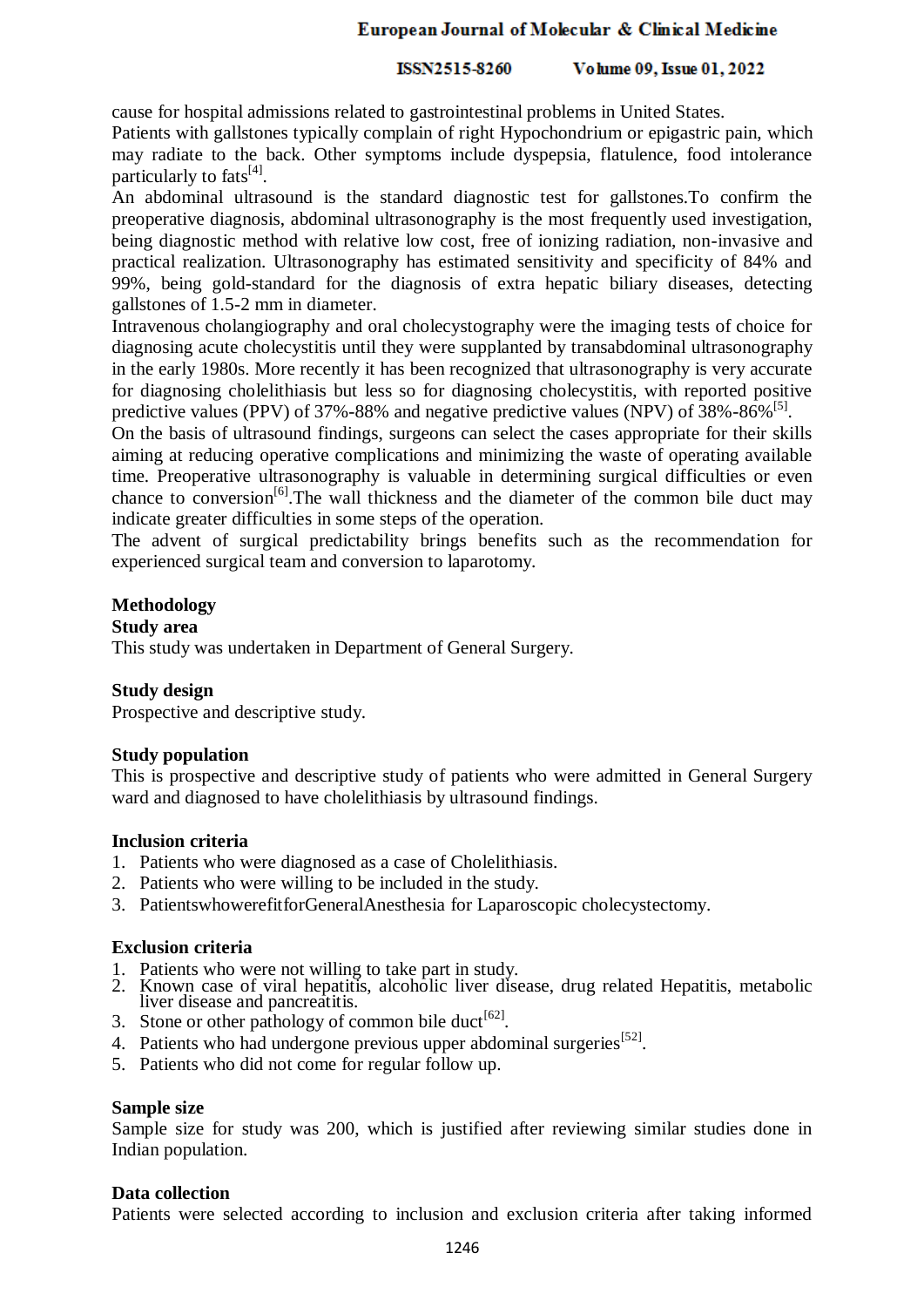# European Journal of Molecular & Clinical Medicine

#### ISSN2515-8260 Volume 09, Issue 01, 2022

consent and reassuring them keeping confidentiality of their data. In all the 200 patients, patients diagnosed as cholelithiasis and who underwent laparoscopiccholecystectomyorconvertedtoopen-cholecystectomywere included in the study. After explaining complete details of the procedure and complications to the patients, the surgery was performed under general anesthesia.

### **Results**

| Age(years)      | $<$ 20 | 21-40  | 41-60  | 61-80 | <b>Total</b> |
|-----------------|--------|--------|--------|-------|--------------|
| Number of cases |        | 135    | 46     |       | 200          |
| Percentage      | '.50%  | 67 50% | 23.00% | 2.00% | 100%         |

**Table 1:** Age-wise distribution (n=200)

In our study, out of 200 patients number of patients ranged from  $\leq$ 20 i.e., 15 (7.50%), patients belonged to the age group 21-40 years i.e., 135  $(67.50\%)$ , in the age group of 41-60 i.e., 46 (23%), the patients belonged to the age group of 61-80 i.e., 4  $(2\%)$ . Maximum (67.50%) patients were from age group of 21-40years.

In our study minimum age of presentation was 14 years where as maximum age was 74 years with maximum percentage of age group between 21-40 years with 67.50% (n=200).

In our study minimum duration of operation was 25minutes and maximum being 90minute with mean duration of operation 46.51 minutes with standard deviation of 13.41.

| <b>Sex Distribution</b> | Count      | <b>Percentage</b> |  |  |
|-------------------------|------------|-------------------|--|--|
| Male                    | 59         | 29.50%            |  |  |
| Female                  | $\vert$ 41 | 70.50%            |  |  |
| Total                   |            | 100%              |  |  |

**Table 2:** Sex distribution (n=200)

In our study, out of 200 population 141 were females i.e., (70.50%), where as males were 59 i.e., (29.50%).

**Table 3:** Clinical Symptoms according to sex wise distribution (n=200)

| ClinicalSymptoms Dyspepsia |       |               | <b>Nausea</b> |               | Pain  |               | Pain + Jaundice Pain + nausea |               |       |               |
|----------------------------|-------|---------------|---------------|---------------|-------|---------------|-------------------------------|---------------|-------|---------------|
| Sex                        | Count | $\frac{0}{0}$ | Count         | $\frac{6}{9}$ | Count | $\frac{0}{0}$ | Count                         | $\frac{6}{9}$ | Count | $\frac{0}{0}$ |
| Male                       |       | 3.00%         | 10            | 5.00%         | 39    | 19.50%        |                               | 0.50%         |       | 1.50%         |
| Female                     |       | 7.50%         | 16            | 8.00%         | 85    | 42.50%        |                               | 6.50%         | 12    | 6.00%         |
| Total                      |       | 10.50%        | 26            | 13%           | 124   | 62%           |                               | 7.00%         |       | 7.50%         |

In our study out of 200 patients, majority of patients, both male and female had pain as their chief complaints with total percentage of (62%). Next to pain majority of patients including males (10) and females (16) Nausea as major complaint constituting (13%) of total average. Dyspepsia 21 i.e., (10.50%), pain + nausea 15 i.e., (7.50%) and pain + jaundice  $14(7\%)$  as their chief complaints in decreasing order.

**Table 4:** Duration of symptoms in relation to palpable and non-palpable gallbladder on clinical examination.(n=200)

| <b>Gall Bladder</b><br>$(n=200)$ |              | <b>Duration of Symptoms</b> |             | <b>Total</b>  |  |               |         |
|----------------------------------|--------------|-----------------------------|-------------|---------------|--|---------------|---------|
|                                  | $<$ 2 months |                             | $>2$ months |               |  |               | P-value |
|                                  | <b>Count</b> | $\frac{0}{0}$               | Count       | $\frac{0}{0}$ |  | $\frac{0}{0}$ |         |
| Palpable $(n=15)$                |              | 5.50%                       |             | 2.0%          |  | 7.50%         |         |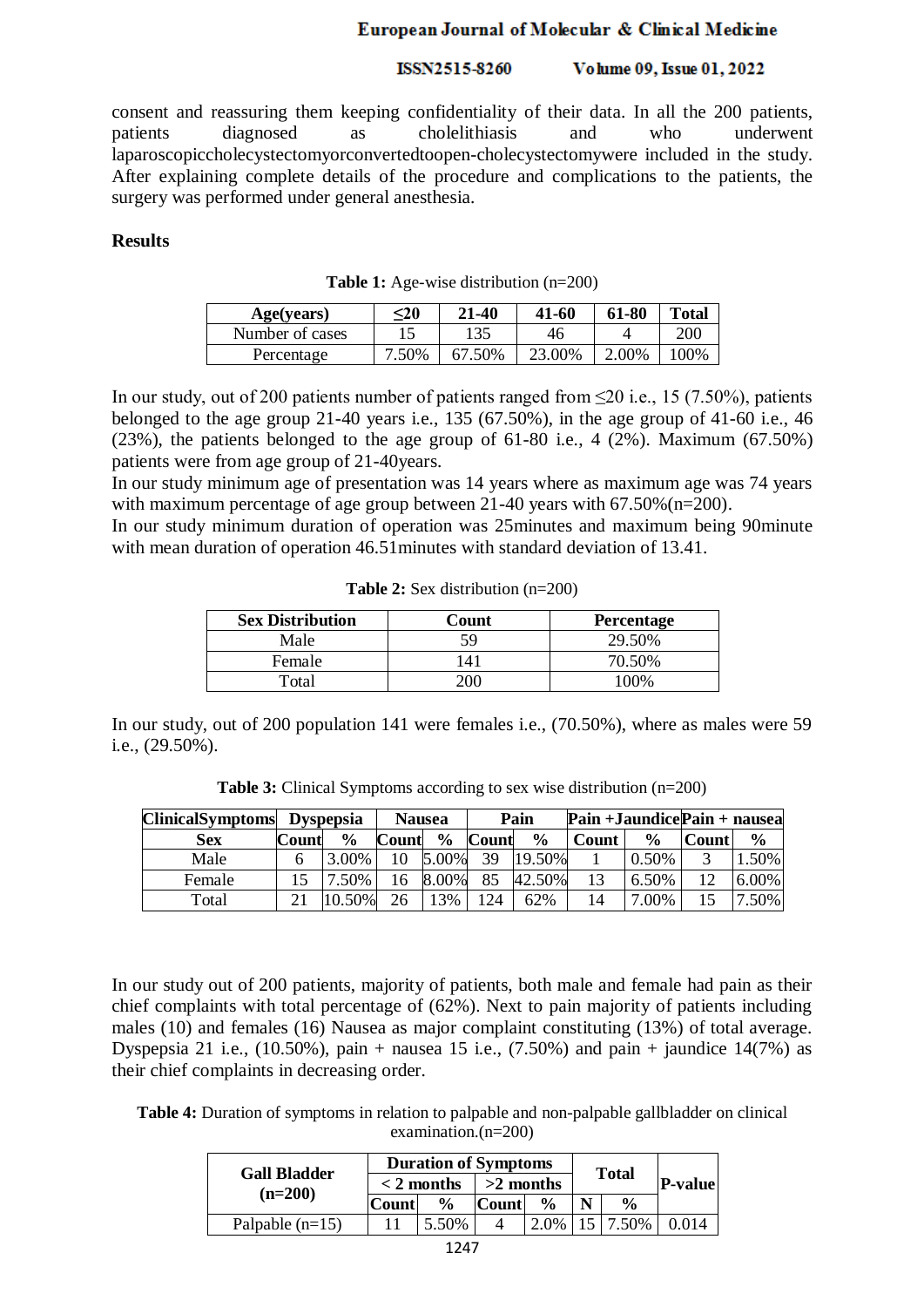# European Journal of Molecular & Clinical Medicine

Volume 09, Issue 01, 2022 ISSN2515-8260

| $\vert$ Non-Palpable(n=185) $\vert$ 73              |    | $ 36.50\% $ 112 $ 56.0\% 185 92.50\% $ |  |                        |  |
|-----------------------------------------------------|----|----------------------------------------|--|------------------------|--|
| Total( $n=200$ )                                    | 84 | 42%                                    |  | 116   58%   200   100% |  |
| $D_{\text{val}}$ is 0.014; $\sim$ D $\triangle$ 0.5 |    |                                        |  |                        |  |

P-value is 0.014i.e., P <0.05

In our study, out of 200 patients, the difference between palpable (15 i.e., 7.50%) & non palpable (185 i.e., 92.50%) in relation to duration of symptoms are statistically significant,  $(p=0.001, p<0.05)$  by Fisher's exact probability test.

# **Discussion**

Cholelithiasis is a most common gastro intestinal tract pathology that will be encountered by a General Surgeon. In 1420 first gall stone account was given by a pathologist Antonio Benivieni, in a woman who died with pain abdomen. In North India, gallstones are seven times more common with all over incidence of about 2.29%.

In our study most commonly affected age group by cholelithiasis was 20-40 years (67.50%).

In our study, mean age of presentation with cholelithiasis was (32.89) with standard deviation of (10.14), similar finding were observed in study conducted by Awad  $AJ^{[7]}$  with (35) as mean age, (41.30) in Lonare  $R^{[8]}$ , Yadav JS<sup>[9]</sup>(39.8).

In our study, most commonly affected sex was females (70.50%), similar finding noted in the study done by Awad  $AJ^{[7]}(Male: female=1:4)$ , Kumar  $K^{[10]}($ *females 65.5%* $), Narang$  $S^{[11]}$ (females 88%), yadav JS<sup>[9]</sup>(Females > males) but in study done by Prakash V<sup>[12]</sup>(males 68%).

In our study, most common mode of clinical presentation was pain in right Hypochondrium (62%) followed by Nausea(13%), Dyspepsia (10.50%), Pain along with Nausea (7.5%) and least mode of presentation being Pain along with Jaundice (7%). The results of the present study were also comparable to the study done by Sharma  $A^{[13]}$ (Pain 60.6%).

In our study, patients with palpable gallbladder who had duration of symptoms <2 months  $(5.50%)$  and had difficulty in operation. Similar studies showing Nayak  $G^{[14]}(11.4%)$ palpable), Yadav JS<sup>[9]</sup>(palpable gallbladder had difficult operation).

# **Conclusion**

- Females are most commonly affected by cholelithiasis than males.
- Most of the patients present with pain as their chief complaint.
- Most commonly affected age group is between 21-40 years.
- Nausea and pain along with jaundice are good clinical parameters for prediction of difficulties in laparoscopic cholecystectomy.

# **References**

- 1. Gaharwar A. Factors Favouring Cholelithiasis in North Indian Population.IOSR Journal of Pharmacy. 2013;3(5):1-3.
- 2. Yoo EH, Lee SY. The prevalence and risk factors for gallstone disease. J Clin. Chem Lab Med. 2009:47(4):795-807.
- 3. Maya MCA, Freitas RG, Pitombo MB, Ronay A. Acute cholecystitis: diagnosis and treatment. Revista Hospital Universitário Pedro Ernesto. 2009;8(1):52-60.
- 4. Shaffer EA. Gallstone disease: Epidemiology of gallbladder stone disease.Best Pract. Res. Clin. Gastroenterol. 2006; 20(6):981-96.
- 5. Everhart JE, Khare M, Hill M, Maurer KR. Prevalence and ethnic differences in gallbladder disease in the United States. Gastroenterology. 1999;117(3):632-639.
- 6. Malhotra SL. Epidemiological study of cholelithiasis among railroad workers in India with special reference to causation. Gut. 1968;9:290-295.
- 7. Awad AJ. Evaluation of Pre-Operative Ultrasound Findings in Predicting Difficulties in Laparoscopic Cholecystectomy for Acute Cholecystitis*.*IRAQI J Med. Sci. 2013;11(1):59-66.
- 8. Lonare R, Singh R, Nirpex T, Singh K. The Present Scenario of Cholecystectomy. IOSR-